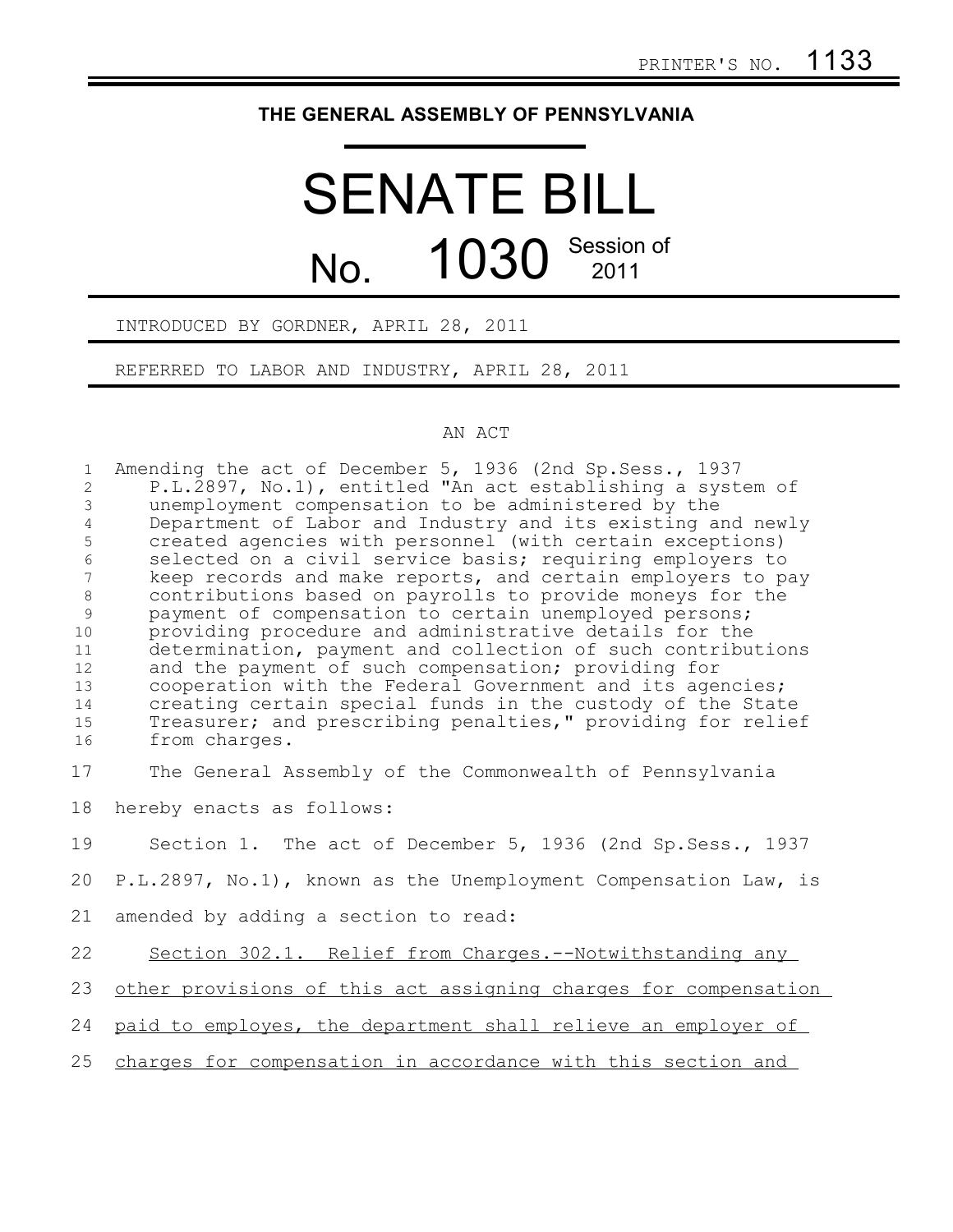1 section 213 of this act.

| $\mathbf{2}$ | Circumstances allowing relief:<br>(a)                            |
|--------------|------------------------------------------------------------------|
| 3            | (1) If an individual was separated from his most recent work     |
| 4            | for an employer due to being discharged for willful misconduct   |
| 5            | connected with that work, or due to his leaving that work        |
| 6            | without good cause attributable to his employment, or due to his |
| 7            | being separated from such work under conditions which would      |
| 8            | result in disqualification for benefits under the provisions of  |
| 9            | section 3 or section 402(e.1), the employer shall be relieved of |
| 10           | charges for compensation paid to the individual with respect to  |
| 11           | any week of unemployment occurring subsequent to such            |
| 12           | separation. Relief from charges under this paragraph terminates  |
| 13           | if the employe returns to work for the employer.                 |
| 14           | (2) If an individual's unemployment is directly caused by a      |
| 15           | major natural disaster declared by the President of the United   |
| 16           | States pursuant to section 102(1) of the Disaster Relief Act of  |
| 17           | 1970 (Public Law 91-606, 42 U.S.C. § 4401 et seq.) and the       |
| 18           | individual would have been eligible for disaster unemployment    |
| 19           | assistance as provided in section 240 of the Disaster Relief Act |
| 20           | of 1970 with respect to that unemployment but for the receipt of |
| 21           | unemployment compensation, an employer shall be relieved of      |
| 22           | charges for compensation paid to such individual with respect to |
| 23           | any week of unemployment occurring due to the natural disaster,  |
| 24           | to a maximum of the eight weeks immediately following the        |
| 25           | declaration of emergency by the President of the United States.  |
| 26           | (3) If an individual subsequent to separation from his work      |
| 27           | is engaged in part-time work for a base year employer, other     |
| 28           | than a base year employer from whom he has separated, the part-  |
| 29           | time employer shall be relieved of charges for compensation paid |
| 30           | to the individual with respect to any week of unemployment       |
|              | 20110SB1030PN1133<br>$-2 -$                                      |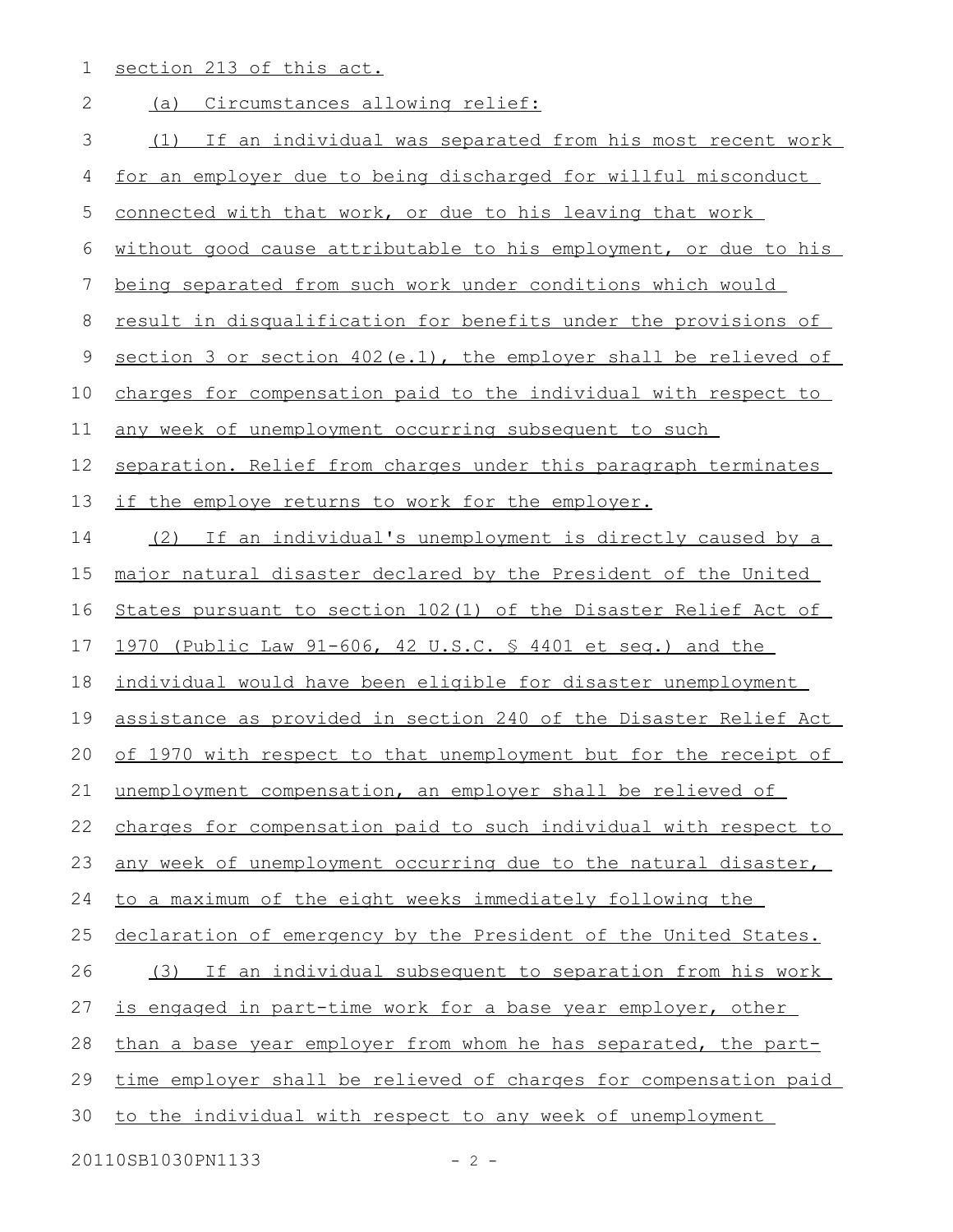| 1  | occurring subsequent to the separation and while such part-time    |
|----|--------------------------------------------------------------------|
| 2  | work continues without material change.                            |
| 3  | (4) If the department finds that an individual was separated       |
| 4  | from his most recent work for an employer due to a cessation of    |
| 5  | business of eighteen months or less caused by a disaster, the      |
| 6  | employer may be relieved of charges for compensation paid to       |
| 7  | such individual with respect to any week of unemployment           |
| 8  | occurring subsequent to that separation. Relief from charges       |
| 9  | under this paragraph terminates if the employe returns to work     |
| 10 | for the employer.                                                  |
| 11 | Requests for relief from charges:<br>(b)                           |
| 12 | Except as provided in subsection (c), in order to be<br>(1)        |
| 13 | granted relief from charges for compensation an employer must      |
| 14 | file a request with the department in the manner provided, and     |
| 15 | containing all information required, by the department's           |
| 16 | requlations.                                                       |
| 17 | (2) If an employer is requesting relief from charges on the        |
| 18 | <u>basis of a separation that occurs on or before the date the</u> |
| 19 | claimant files an application for benefits or on the basis of      |
|    | 20 continuing part-time work, the following shall apply:           |
| 21 | (i) If the request is filed within thirty (30) days after          |
| 22 | the date of the earliest notice issued by the department under     |
| 23 | section 501(a) indicating that the claimant is eligible under      |
| 24 | section 401(a) and relief is granted, relief shall begin with      |
| 25 | the earliest week for which the claimant is eligible for           |
| 26 | benefits pursuant to the claimant's application for benefits.      |
| 27 | (ii) If the request is not filed within the time period            |
| 28 | provided in subparagraph (i), relief, if granted by the            |
| 29 | department, shall begin with the earliest week ending fifteen      |
| 30 | (15) or more days subsequent to the date the request is filed.     |
|    | 20110SB1030PN1133<br>$-3 -$                                        |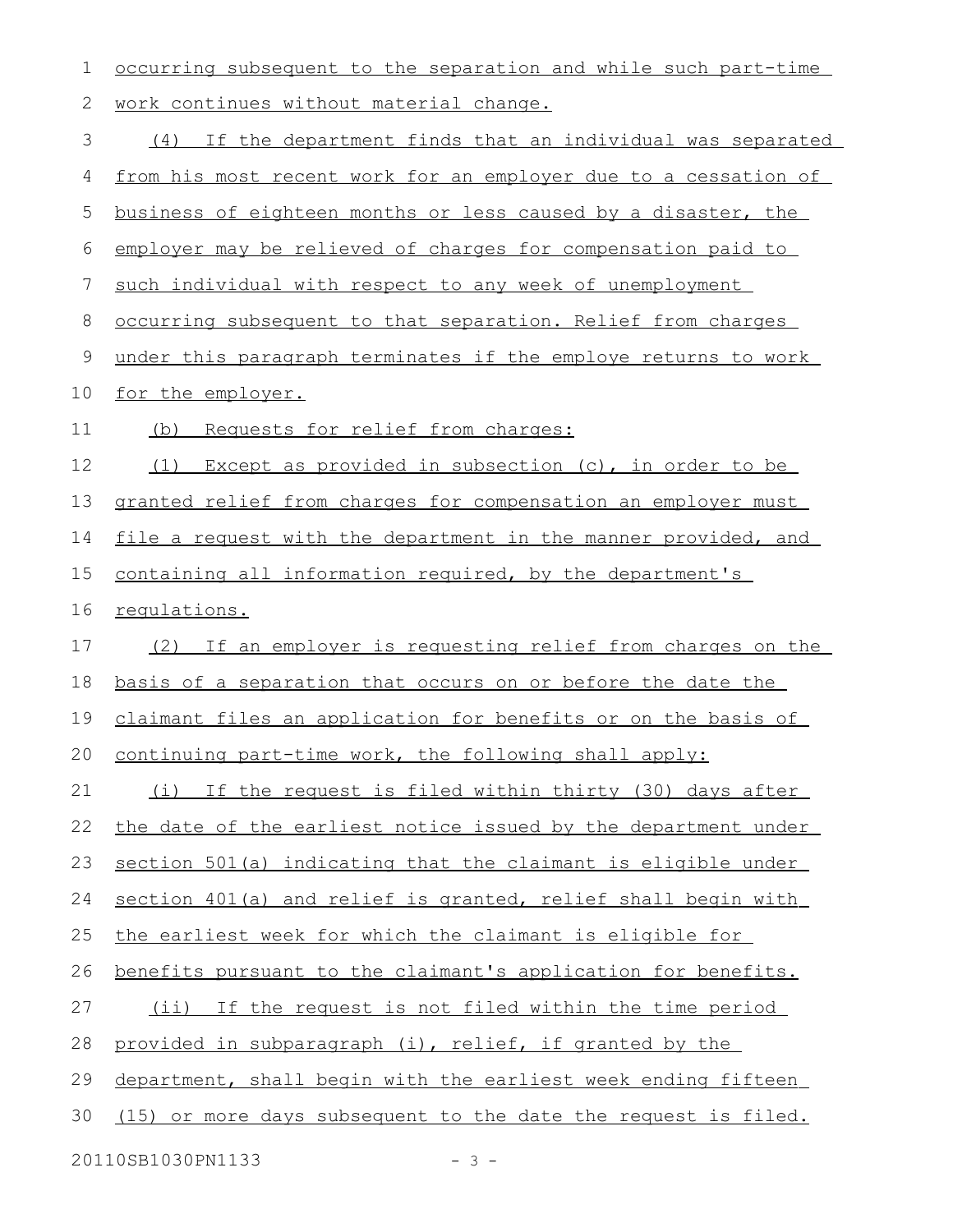| 1  | If an employer is requesting relief from charges on the<br>(3)   |
|----|------------------------------------------------------------------|
| 2  | basis of a separation that occurs after the claimant files an    |
| 3  | application for benefits, the following shall apply:             |
| 4  | (i) If the request is filed within thirty (30) days after        |
| 5  | the date of the earliest notice issued by the department         |
| 6  | indicating that the claimant is claiming benefits subsequent to  |
| 7  | the separation and relief is granted, relief shall begin with    |
| 8  | the earliest week for which the claimant is eligible for         |
| 9  | benefits following the last day worked.                          |
| 10 | (ii) If the request is not filed within the time period          |
| 11 | provided in subparagraph (i), relief, if granted by the          |
| 12 | department, shall begin with the earliest week ending fifteen    |
| 13 | (15) or more days subsequent to the date the request is filed.   |
| 14 | (c) Relief from charges without a request:                       |
| 15 | (1) If a claimant is determined ineligible for benefits          |
| 16 | under section 3 or section $402(b)$ , (e) or (e.1) pursuant to a |
| 17 | notice of determination that has become final, the department    |
| 18 | shall grant relief from charges in accordance with subsection    |
| 19 | (a) (1) to the employer from whom the claimant was separated,    |
| 20 | beginning with the earliest week for which the claimant is       |
| 21 | eligible for benefits following the week or weeks governed by    |
| 22 | the notice of determination.                                     |
| 23 | (2) If a claimant is determined eligible for benefits under      |
| 24 | section 402(b) pursuant to a notice of determination that has    |
| 25 | become final, the department shall grant or deny relief from     |
| 26 | charges in accordance with subsection (a) (1) to the employer    |
| 27 | from whom the claimant was separated, beginning with the         |
| 28 | earliest week governed by the notice of determination, in        |
| 29 | accordance with the following:                                   |
| 30 | The department shall grant relief from charges if the<br>(i)     |
|    |                                                                  |

20110SB1030PN1133 - 4 -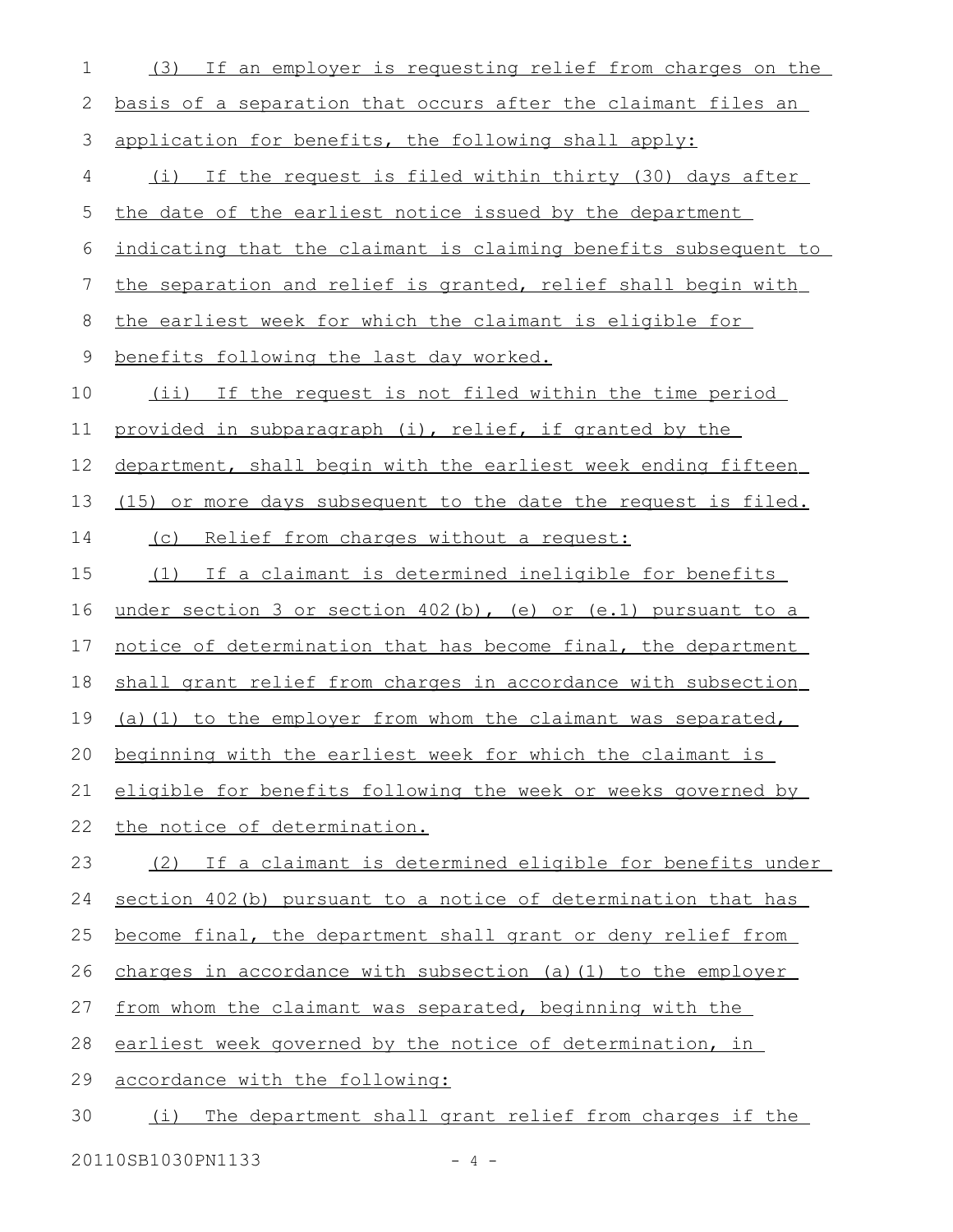| 1  | claimant left work for the employer without good cause           |
|----|------------------------------------------------------------------|
| 2  | attributable to the claimant's employment.                       |
| 3  | The department shall deny relief from charges if the<br>$(i$ i)  |
| 4  | claimant left work for the employer with good cause attributable |
| 5  | to the claimant's employment.                                    |
| 6  | (3)<br>Relief from charges granted to an employer remains in     |
| 7  | effect for the purpose of benefits paid to the claimant pursuant |
| 8  | to a subsequent application for benefits if the relief has not   |
| 9  | terminated in accordance with the provisions of this section.    |
| 10 | (d) Employer information:                                        |
| 11 | An employer that is granted relief from charges on the<br>(1)    |
| 12 | basis of a claimant's separation from employment shall notify    |
| 13 | the department within fifteen (15) days if the claimant returns  |
| 14 | to work for the employer. The employer shall include with the    |
| 15 | notification the claimant's name and Social Security number, the |
| 16 | employer's name and account number and the date when             |
| 17 | reemployment commenced.                                          |
| 18 | (2) An employer that is granted relief from charges on the       |
| 19 | basis of continuing part-time work shall notify the department   |
| 20 | within fifteen (15) days if the employment situation of the      |
| 21 | claimant changes. The employer shall include with the            |
| 22 | notification the claimant's name and Social Security number and  |
| 23 | the employer's name and account number.                          |
| 24 | General provisions:<br>(e)                                       |
| 25 | Where the individual's eligibility for compensation has<br>(1)   |
| 26 | been finally determined under the provisions of Article V, such  |
| 27 | determination shall not be subject to attack in proceedings      |
| 28 | under this section.                                              |
| 29 | The findings and determinations of the department under<br>(2)   |
| 30 | this section shall be subject to appeal in the manner provided   |
|    | 20110SB1030PN1133<br>$-5 -$                                      |